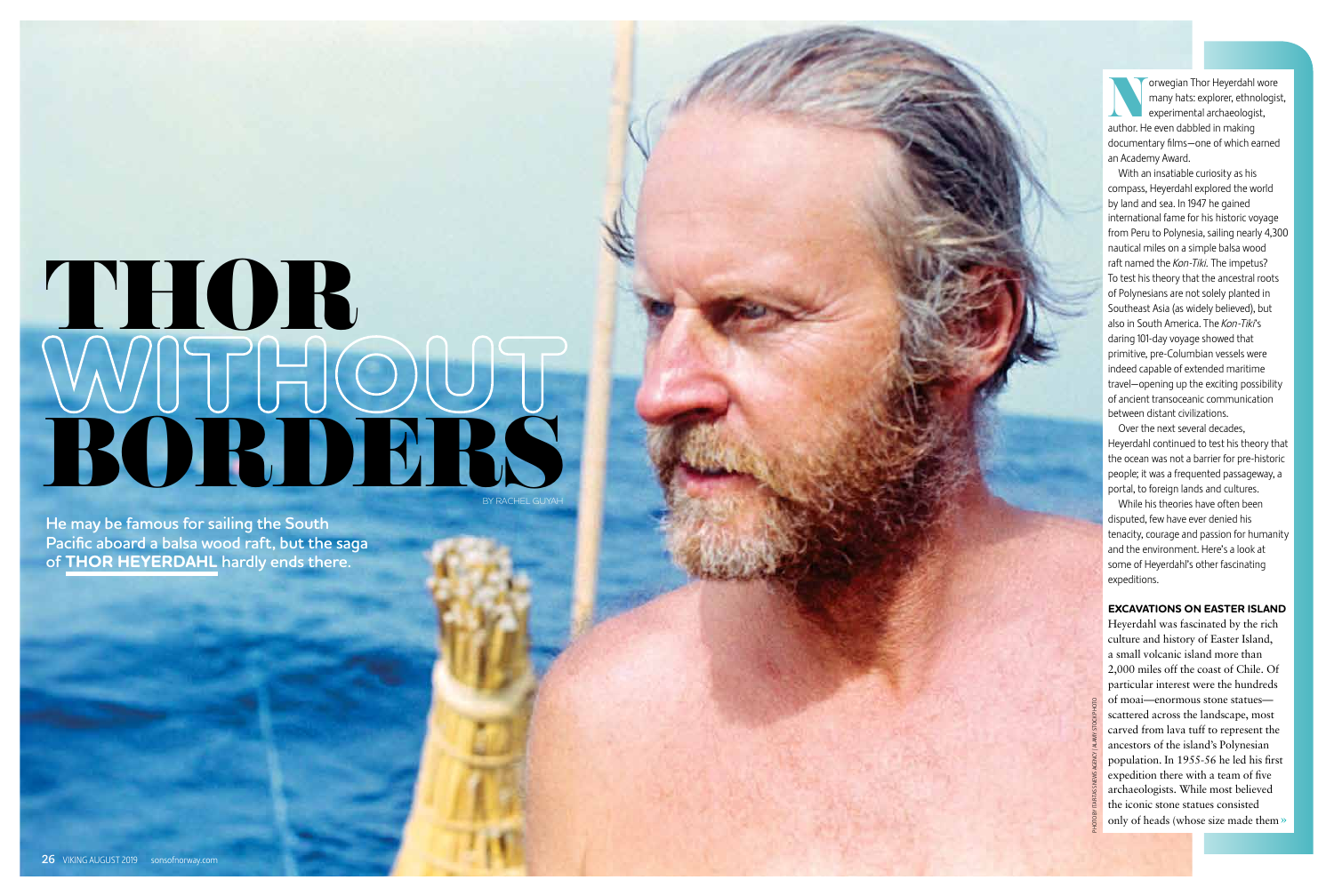impressive on their own), Heyerdahl's excavations revealed huge torsos beneath the surface—complete with shoulders, arms and stomachs. Some statues stood nearly 40 feet tall. During this first expedition Heyerdahl was also granted special access to family caves hidden on the island. The caves housed hundreds of ancient sculptures, which Heyerdahl purchased for further research (see sidebar).

Thirty years later, Heyerdahl returned to Easter Island—this time to test a theory. The traditional belief among the native population was that the giant monolithic statues had "walked" themselves to their final resting points throughout the island. Could there be a more scientific explanation? Joined by Czech engineer Pavel Pavel and a group of 16 local residents, Heyerdahl showed that these statues could in fact be moved in the upright position using just rope tied around the head and base.

# **ADVENTURES ACROSS THE ATLANTIC**

Heyerdahl discovered something peculiar on his visit to Easter Island: depictions of reed boats with masts and

sails. Similar paintings of reed boats had also been found in Egypt.

Also peculiar: The aboriginal people of Easter Island had a word for the sun, Ra, which was the same name given to the sun god in ancient Egypt. Stepped pyramids can also be found at both locations, all with designs based on astronomy and the movement of the sun. "These strange parallels could hardly have been found farther apart," Heyerdahl noted in his book, "The Ra Expeditions" (1971). "Was there some connection, or was it just coincidence?" Heyerdahl theorized that these ancient populations may have used reed vessels to venture far across the Atlantic and come into contact with one another. To test his theory, the Norwegian explorer set his sights on the sea again.

With a boat fashioned from local papyrus reed, the crew of seven men from seven nations set sail from Safi off the coast of Morocco in May 1969. Their destination? Barbados. The trip was treacherous from day one: Not even 24 hours at sea had passed before both steering oars had broken. And too, Norman Baker, the crew's navigator and only experienced sailor, became bedridden with the flu.



Sondre Norheim Dubbed the "Father of Modern Skiing," he made innovations in skiing technology. He also designed the Telemark ski.



equipment.

Fridtjof Nansen He led a number of expeditions to the Arctic and made modern strides in polar travel techniques and Roald Amundsen This polar explorer led the first expedition to the South Pole. He was the first person to visit both the North and South Poles.



Åse Gruda Skard A pioneer in the field of childhood development and psychology, she published nearly 2,000 journal articles and wrote 24 books.



Edvard Grieg Norway's greatest composer is known for his Piano Concerto in A minor, Op. 16 and Peer Gynt, Op. 23.



Thousands of artifacts collected by Heyerdahl during his expeditions to Easter Island will finally make their way back home. An agreement providing for their return was signed in late March by Consuelo Valdés Chadwick, Chile's Minister of Culture, Arts and Heritage, and by representatives from Oslo's Kon-Tiki Museum, including Thor Heyerdahl, Jr.—the explorer's son, who accompanied his father on his 1955 expedition. "The repatriation is a fulfillment of my father's promise to to the Rapa Nui authorities, that the objects would be returned after they had been analyzed and published," said Heyerdahl Jr. during the signing ceremony.

The crew endured eight weeks at sea, but the reed boat absorbed a great deal of water as it drifted across the Atlantic. With the dangerously waterlogged vessel surrounded by sharks and entering a region known as the "birthplace of hurricanes," Heyerdahl decided to abort the mission.

But his quest to prove the seaworthiness of papyrus was not over: Heyerdahl hired indigenous craftsmen from Lake Titicaca in Bolivia to construct a second reed boat. Ten months later, the shorter, stronger *Ra II* sailed west from Morocco, successfully reaching Barbados in the West Indies in 57 days "without loss or damage to a single papyrus stem," noted Heyerdahl in his book. The success showed that reed boats are indeed capable of extended seafaring.

## **A PLEA TO SAVE THE SEA**

During the first *Ra* voyage the crew encountered many oil clumps on the ocean's surface. They reported their alarming discoveries to the United Nations, who requested they track their daily pollution findings during their second voyage. Heyerdahl worked for the Foreign Ministry of



Edvard Munch Noted for his intensely evocative treatment of psychological themes, Norway's most iconic painter is best known for his work "The Scream."







Liv Arnesen The first woman in the world to ski solo and unsupported to the South Pole a 50-day expedition of 745 miles.



Henrik Ibsen Known as the "Father of Realism" and the "Father of Modern Drama," Ibsen was one of the most influential playwrights of his time.



Ole Bull This violinist, composer and nationalist was known for his theatrical and unorthodox performance style.

Norway in preparation for the UN's first major international conference on the environment in 1972. One of the conference's major achievements: approving an international ban on dumping waste oil in open seas.

## **HIS FINAL VOYAGE**

When Heyerdahl visited the pharaoh's tombs in the Valley of the Kings in Egypt, he was struck by ancient art depicting sailors in papyrus reed boats. These depictions, combined with old texts containing references to distant travel, made the Norwegian explorer wonder: Could these primitive vessels been capable of long oceanic voyages? Could they have been used by ancient populations in Egypt, the Indus Valley and Mesopotamia as a means of contact and conquest? These questions ran counter to what scholars widely believed, but Heyerdahl's curiosity had a penchant for veering off course.

Soon afterward, Heyerdahl constructed his largest reed vessel yet: the *Tigris*—named after the ancient river that had been central to the success of Mesopotamian civilizations. With drawings of ancient Sumerian ships as his *(continued on page 31)* 





Thor Heyerdahl (second from left) during excavations on Easter Island in February 1986. The *Ra II* in the Kon-Tiki Museum in Oslo, Norway.

**MORE NORWEGIAN TRAILBLAZERS**

PHOTOS BY (TOP TO BOTTOM): SUEDDEUTSCHE ZEITUNG PHOTO / ALAMY STOCK PHOTO, UNKNOWN

PHOTOS BELOW BY (LEFT TO RIGHT): UNKNOWN, BLISS BROS / NATIONAL LIBRARY OF NORWAY, UNKNOWN, BACHRACH / NATIONAL LIBRARY OF NORWAY, ELLIOTT & FRY, UNKNOWN, RUDE & HILFLING /

NOWN, BACHRACH<br>VORWAY, ABRAHAM F

OF NORWAY, ELLIOTT 8<br>PUBLIC LIBRARY NORWAY

LIBRARY<br>BERGEN P NATIONAL<br>GARDUS / I

NATIONAL LIBRARY OF NORWAY, STIG B.HANSEN / SCANPIX, DANIEL GEORG NYBLIN / NATIONAL LIBRARY OF NORWAY, ABRAHAM BOGARDUS / BERGEN PUBLIC LIBRARY NORWAY

national library of Norway,<br>Georg Nyblin / National library

BROS /<br>DANIEL **SSIRM** 

ELOW BY (LEFT TO RIGHT): UNKNOWN,<br>IBRARY OF NORWAY, STIG B.HANSEN / SC

PHOTOS B<br>MATIONALI